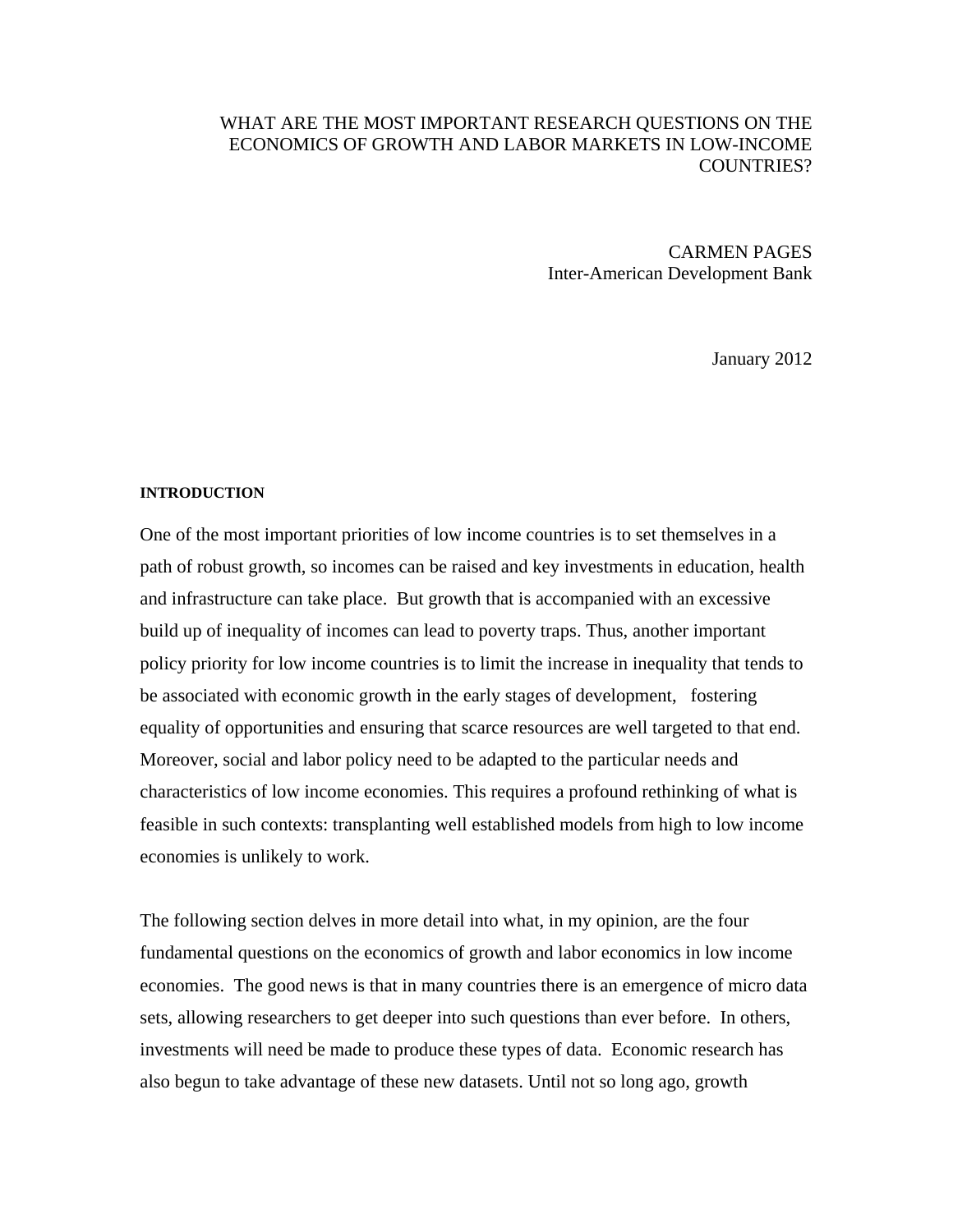research operated at the aggregate macro level and cross-country growth regressions were the most often used methodology to study growth determinants and bottlenecks. The last 10 years, however, have seen an explosion of studies employing industry and firm or individual-level data to inquire about these same issues. Industry and individual firm or household data, particularly when compared across countries, can shed light on whether there are important growth bottlenecks and where such barriers are likely to come from. Disaggregated data is also needed to shed light on the evolution of income inequality and whether such income distribution is conducive or not to high growth. The study of micro data can also provide evidence on whether some types of individuals, for reasons associated to their race, ethnic background, gender, age, religion, etc, are held back, with unequal access to economic opportunities. Finally, the rapidly developing literature on program and policy impact evaluation provides an example of how the use of micro data can shed light on the targeting, workings and consequences of economic and labor policies, and therefore provide orientation on whether designs need to be adjusted. Ensuring that policies reach their intended beneficiaries and impacts is always important; but it is even more important in low income countries, where needs far exceed the resources at hand.

### **FOUR FUNDAMENTAL QUESTIONS FOR GROWTH AND LABOR ECONOMICS RESEARCH IN LOW INCOME ECONOMIES**

#### **1. WHAT ARE THE OBSTACLES TO PRODUCTIVITY GROWTH?**

Productivity growth is the engine behind economic growth. It is therefore crucial to understand the process by which productivity growth takes place, particularly in low income economies, where the need to raise incomes takes precedent over many other policy objectives. Yet, productivity growth does not happen equally within each firm or sector. Nor are all firms or sectors equally productive. On the contrary, across the world one important characteristic is the high degree of heterogeneity in productivity levels across sectors and across firms within one sector, even when sectors are narrowly defined. This heterogeneity implies that the process of growth and development can be achieved by at least three related channels: (i) the creation and expansion of high productivity firms and/or sectors; (ii) the disappearance or contraction of low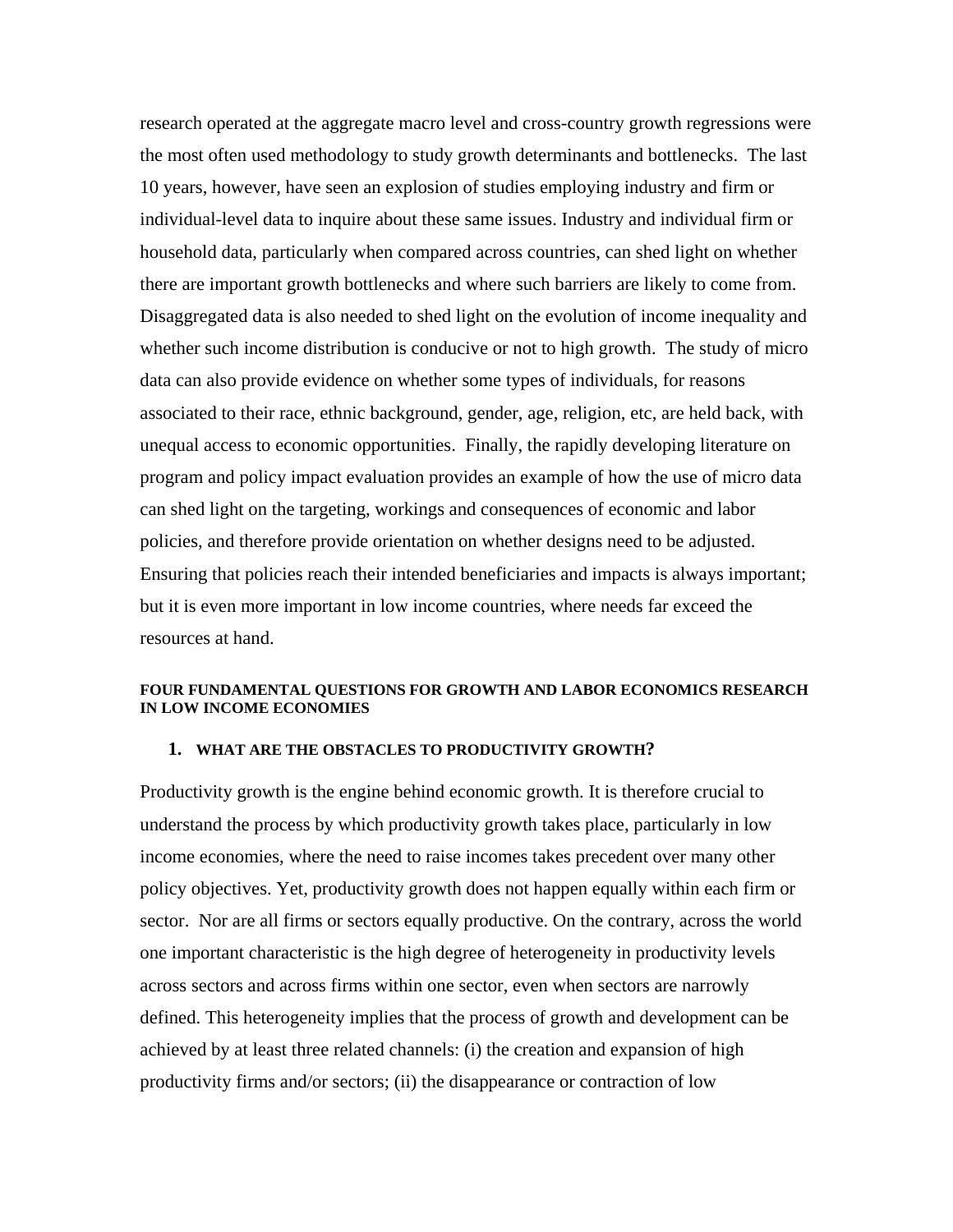productivity firms and/or sectors, and (iii) productivity growth within firms. While the three are likely to be strongly interrelated, it is worth examining each of these channels to better identify where growth opportunities lie.  $\frac{1}{1}$ 

#### *1.a.What are the obstacles to the creation of high productivity jobs?*

It is well documented that low income countries are characterized by having a large share of employment in low productivity jobs, traditionally in agriculture, commerce and laborintensive industries. The process of development is characterized by a structural transformation in which employment shifts from low to higher productivity jobs. A promising area for research relates to understanding what is limiting the growth of high productivity jobs. Ideally, the analysis would look both within and across different sectors of the economy. It would examine patterns of creation of high productivity jobs and will compare across high and low growth economies. It would look at whether high productivity jobs are mostly created at large, medium, small or micro firms, and in newly created firms or well-established, older ones. It will also look at whether there is only one way to grow, namely shifting jobs from the agricultural sector towards manufacturing and lastly towards services, or whether there are other routes (i.e. without developing a large manufacturing sector). It would examine whether countries specialized in the production of row materials tend to create fewer high productivity jobs, concentrated in a few extractive industries, and would assess what are the implications for income inequality of such growth patterns.

Armed with this descriptive information, the research agenda could also explore whether weak high-productivity job growth is associated with particular economic characteristics such as (i) low international markets insertion and/or small market size for domestically produced goods, (i) insufficiently developed capital markets, (iii) policy uncertainty; (iii) high taxes, (iv) poor labor market regulations, (v) inadequate skill formation, (vi) insufficient investments in infrastructure. [2](#page-2-1)

 $\overline{a}$ 

<span id="page-2-0"></span><sup>&</sup>lt;sup>1</sup> This section follows closely, chapter 4 in Pagés, 2010.

<span id="page-2-1"></span><sup>&</sup>lt;sup>2</sup> For a number of references on these types of studies, see Pagés, 2010.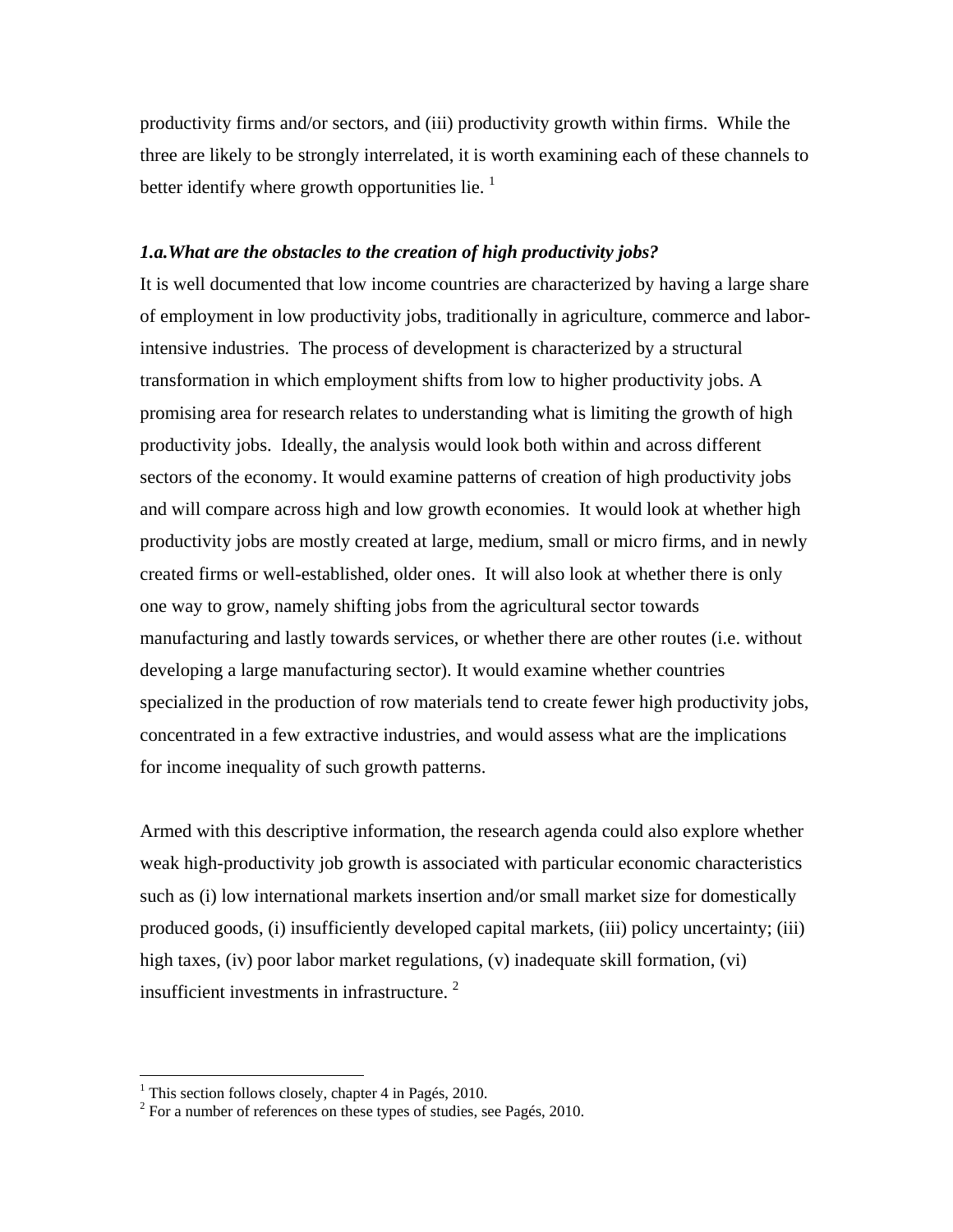### *1.b. What makes possible the survival of low productivity jobs?*

As stated, an important characteristic of low income economies is the prevalence of low productivity activities. One promising area of research is assessing what makes possible that such activities survive, particularly when goods produced in higher productivity firms within the same sector and country, are also readily available. A host of measures may be creating advantages for production in low productivity firms, slowing down the reallocation of labor and capital towards higher productivity activities. One crucial related question is whether informal, low scale activities, while relevant to provide a livelihood to many workers, may impede the development of higher productivity activities. This may be the case in countries where excessive red tape or government predatory behavior create large advantages for informal firms, thus fostering small scale, low productivity activities which can operate under the government radar. At the same time, the unfair competition from informal firms can slow down the entry or expansion of higher productivity formal firms in that sector.

#### *1.c. What are the obstacles to productivity growth at the firm level?*

Many firms start small and then grow in size and productivity over the years. In addition to the reallocation of labor towards high productivity uses, within-firm productivity growth is an important source of aggregate productivity and economic growth. It is therefore important to study how and whether firms invest in better technologies or/and train their workers to make them more productive. Given a high degree of heterogeneity across firms, it would be important to document the size and productivity at the time firms are created (or emerge in the formal sector). In addition, the analysis would look at whether individual firms grow in size and productivity over time, or only in size (signaling financial market bottlenecks) and which type of firms do so, distinguishing by sector (at two digit or higher level of disaggregation), age and firm size.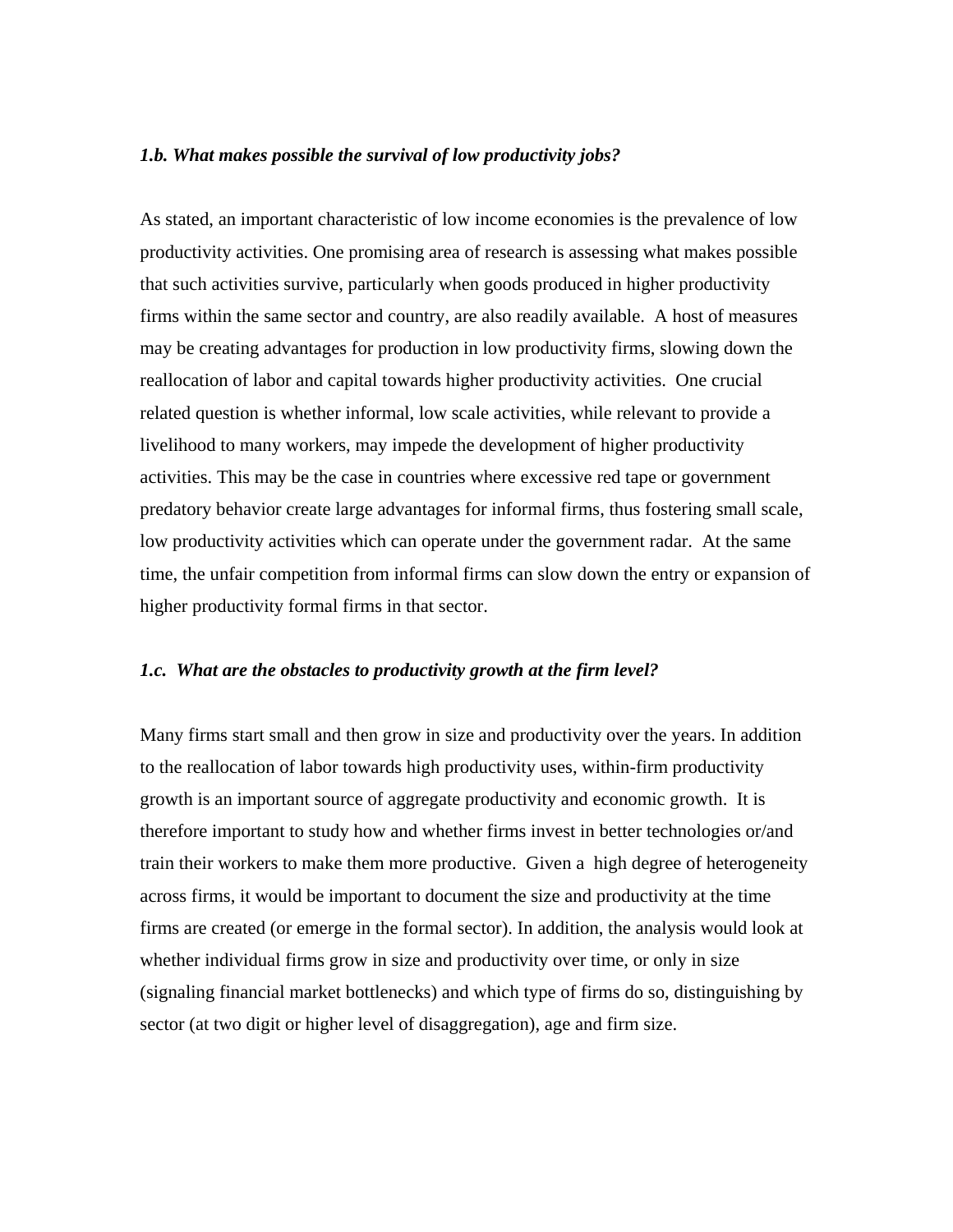# **2. HOW DOES ACCESS TO SKILLS AND CAPITAL DETERMINE THE DISTRIBUTION OF INCOMES?**

It is a documented fact that inequality increases as countries grow from low to mediumincome levels (Kutnetz, 1955, 1963). At the same time, income inequality may lead to low growth, trapping countries at low levels of development. Unequal access to education and capital are the most important determinants of incomes at the individual level. Insufficiently developed financial markets may imply that those who have good productive projects cannot develop them or grow them to their optimal size due to insufficient access to capital markets, limiting income generation and growth possibilities. Unequal and insufficient access to financial markets, coupled with poor capacity of the States to provide free education, also limits access to skills, which again leads to strong inequities in income levels and possible growth bottlenecks. Exploring whether and how unequal access to skills and capital limits economic growth and skews income distribution is an important agenda, which becomes particularly relevant for low income economies.

The analysis would look at whether family background (education of parents, socioeconomic background of the family) affects skill acquisition of individuals and how. It would examine returns to education and see whether those differ depending on whether individuals go to private or public schools. The analysis could also examine whether the type of education (level of achievement and whether private and public) as well as family and personal background determine who gets access to better paid jobs (in many countries, government jobs). It would also examine whether returns to education differ depending on whether individuals employ themselves in formal/informal jobs or in the private/public sector.

## **3. IS THERE DISCRIMINATION AND OTHER BARRIERS TO EQUALITY OF OPPORTUNITY?**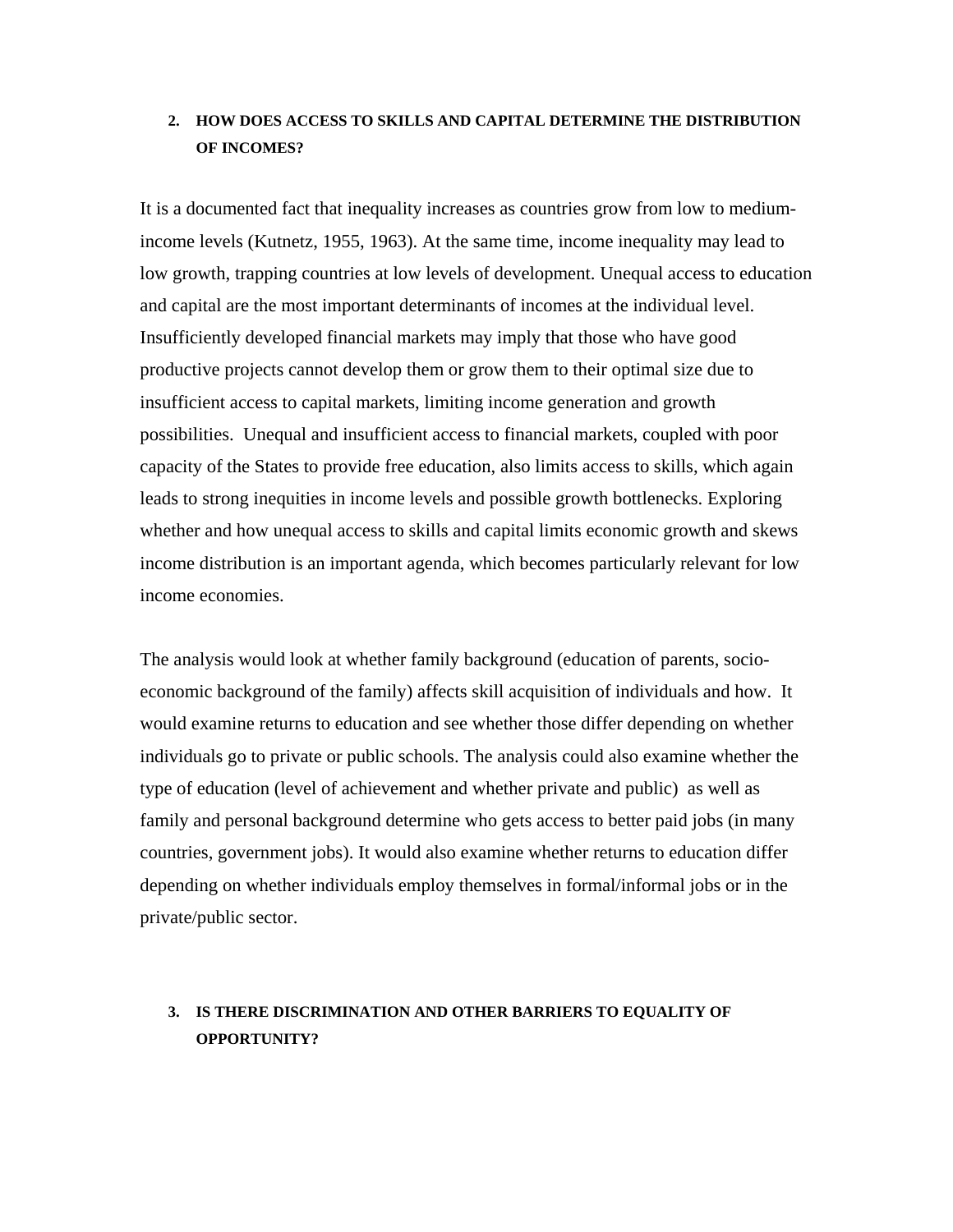In addition to the income differences associated to differences in access to capital and skills, many low income countries are characterized by other important barriers to equality of opportunity. These barriers that arise in virtue of gender, age, race, ethnic origin, religion, or area of residence of a person and generate another layer of inequality and exclusion, often predating access to skills and capital and therefore compounding the effects of differential access to the means of production. It is important then to document differences in access to education, capital markets, earnings and high productivity jobs across individuals with different personal characteristics.

# **4. WHAT ARE THE OPTIMAL LABOR POLICIES AND INSTITUTIONS IN LOW INCOME COUNTRIES?**

As noted, it is imperative that a growth-oriented economic policy in low income countries is conducive to (i) allocating resources towards high productivity activities, and (ii) promoting better access to skills and capital. At the same time, labor policy should also attempt to level the playing field, guaranteeing equality of opportunities across individuals regardless of family background, race, ethnic origin, gender, religion, or age. Yet, in order to achieving this ends, the means may need to be very different than those employed in higher income economies. Low income countries tend also to be characterized by ineffective or low effectiveness States, large informal sectors, and low fiscal bases, all of which render policies styled after higher income countries ineffective. Examples of these problems abound. Social Security for example, an institution that seeks to provide access to health and old age pensions to workers, has been instituted in low income economies without hardly any design adaptation and therefore, similarly based on payroll contributions mechanisms as in most developed economies. Yet, the share of population in salaried employment tends to be much lower in low income economies than in higher income ones. Collecting contributions from own account or unpaid family workers is a major challenge, therefore in most low income economies hardly any of such workers contribute to social security. In addition, many workers employed at small and even in larger firms do not contribute as evasion is difficult to control in economies with low enforcement capabilities. As a result, coverage of social security is extremely low and regressive. All of this implies that either social security is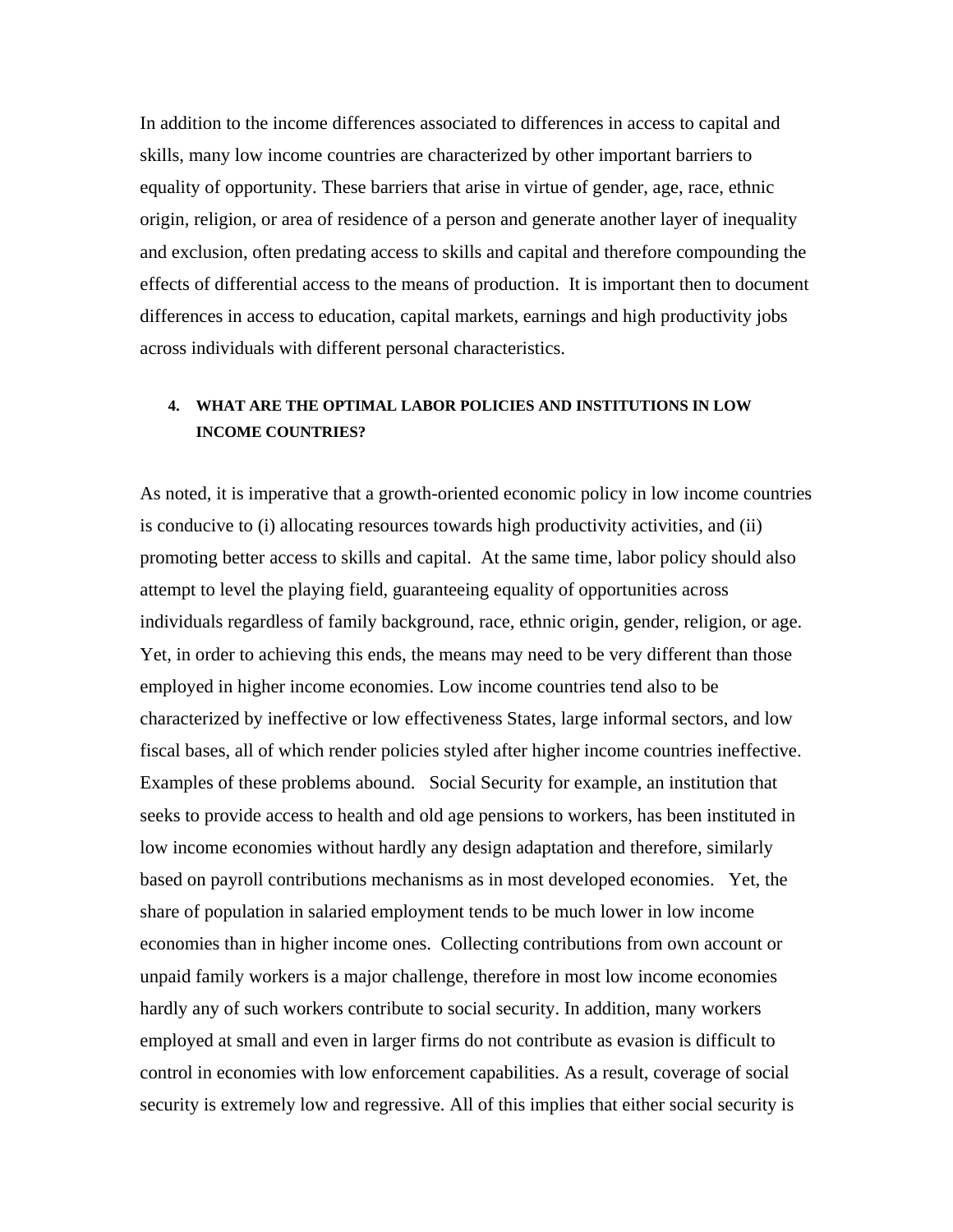adapted to the characteristics of low income countries, via for example, financing through other sources such as consumption taxes, or it would continue covering only a minority of workers.

Protection against unemployment is another policy that requires profound rethinking in order to work in the context of low income economies. In fact, some of that design adaptation already exists. Around the world, mandatory severance payments are the most common instrument to protect workers against the risk of unemployment, and such measures are more prevalent and generous in low income economies. Unlike unemployment insurance, which requires third party companies or the state to run insurance schemes, severance payments work better in low income economies because they are directly paid by companies to workers, and require little institutionality (although it is unclear whether such payments are made since, as mentioned, enforcement capabilities tend to be low, and such payments tend to go unrecorded). The predominant use of severance payments to protect unemployment however can be a major problem in low income economies since, as also stated above, the process of development requires major labor reallocation, a process which is slowed down and made costlier when states mandate (and enforce) high severance payments. Yet, transiting from severance pay to unemployment insurance schemes is difficult as the large predominance of own-account workers and workers employed in informal, small scale activities renders any unemployment insurance mechanisms ineffective, for at least three reasons: (i) collecting labor contributions is difficult; (ii) indentifying the event of unemployment is also difficult –as employment relationships often are unrecorded, and (iii) controlling costs is difficult as workers can collect benefits and work in the informal sector.

Another important area for policy oriented research is skill formation. Is education achieving the intended effects in terms of quality? Should workers be trained for general, academic skills, or for technical, vocational skills? What happens to workers who have achieved low education early in their lives, should there be second chances? And if so, what form those second chances should take? Can workers employed in firms be trained to increase their productivity? Who should pay for that training: workers, firms or the